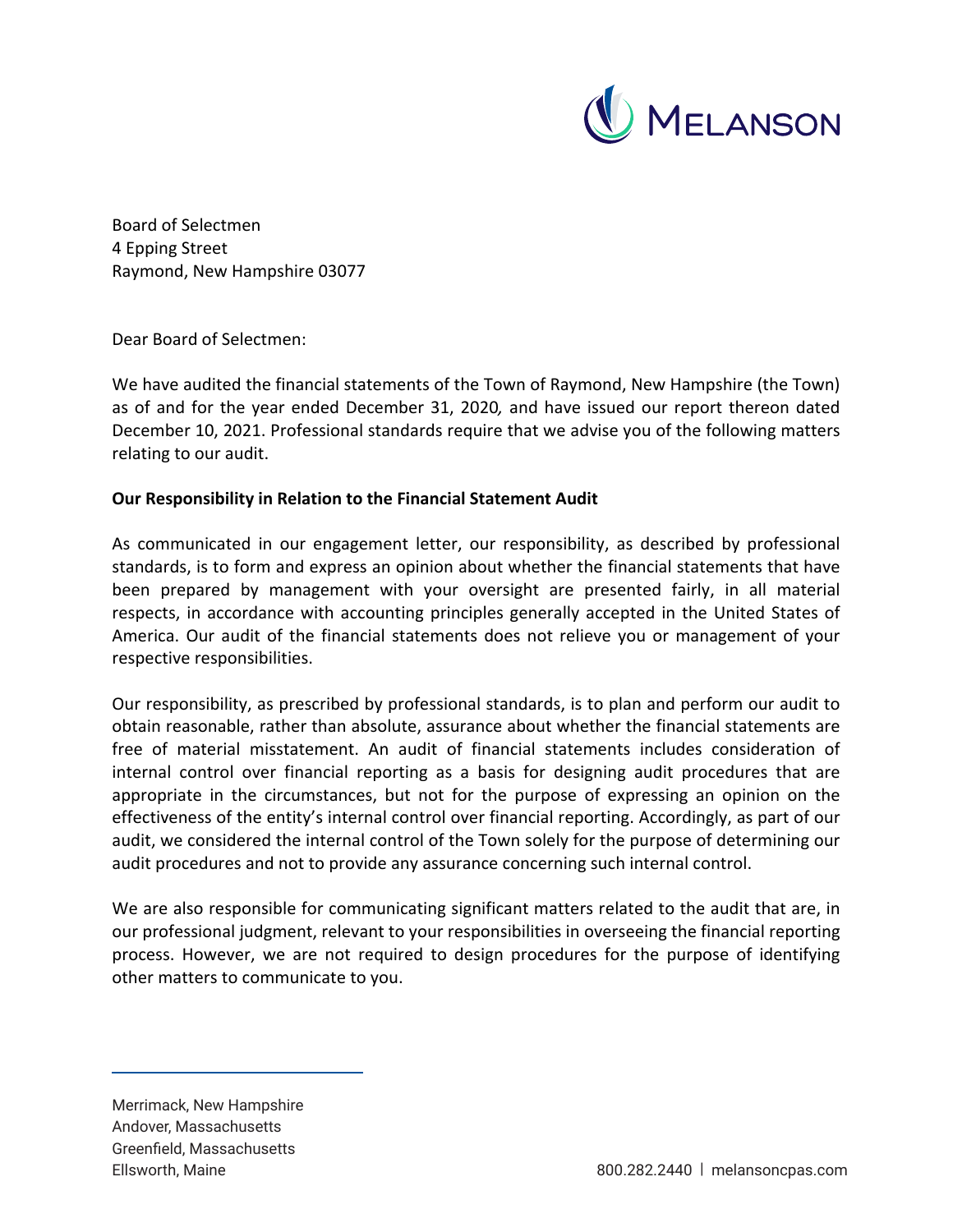

# **Planned Scope and Timing of the Audit**

We conducted our audit consistent with the planned scope and timing we previously communicated to you.

#### **Compliance with All Ethics Requirements Regarding Independence**

The engagement team and others in our firm have complied with all relevant ethical requirements regarding independence. Safeguards that have been applied to eliminate threats to independence or reduce them to an acceptable level include annual certification by all firm staff of independence, or when circumstances changes during the year. In addition, an Engagement Quality Control Review (EQCR) was performed by a Melanson principal that was not part of, and is independent of, the audit team.

## **Qualitative Aspects of the Entity's Significant Accounting Practices**

## *Significant Accounting Policies*

Management has the responsibility to select and use appropriate accounting policies. A summary of the significant accounting policies adopted by the Town is included in the notes to the financial statements. There have been no initial selection of accounting policies and no changes in significant accounting policies or their application during the year ended December 31, 2020. No matters have come to our attention that would require us, under professional standards, to inform you about (1) the methods used to account for significant unusual transactions and (2) the effect of significant accounting policies in controversial or emerging areas for which there is a lack of authoritative guidance or consensus.

#### *Significant Accounting Estimates*

Accounting estimates are an integral part of the financial statements prepared by management and are based on management's current judgments. Those judgments are normally based on knowledge and experience about past and current events and assumptions about future events. Certain accounting estimates are particularly sensitive because of their significance to the financial statements and because of the possibility that future events affecting them may differ markedly from management's current judgments.

The most sensitive accounting estimates affecting the financial statements are:

- Estimated lives and depreciation methods for depreciable assets.
- Collectability of receivables.
- Net pension liability and related deferred outflows and inflows.
- Total/Net OPEB liability and related deferred outflows and inflows.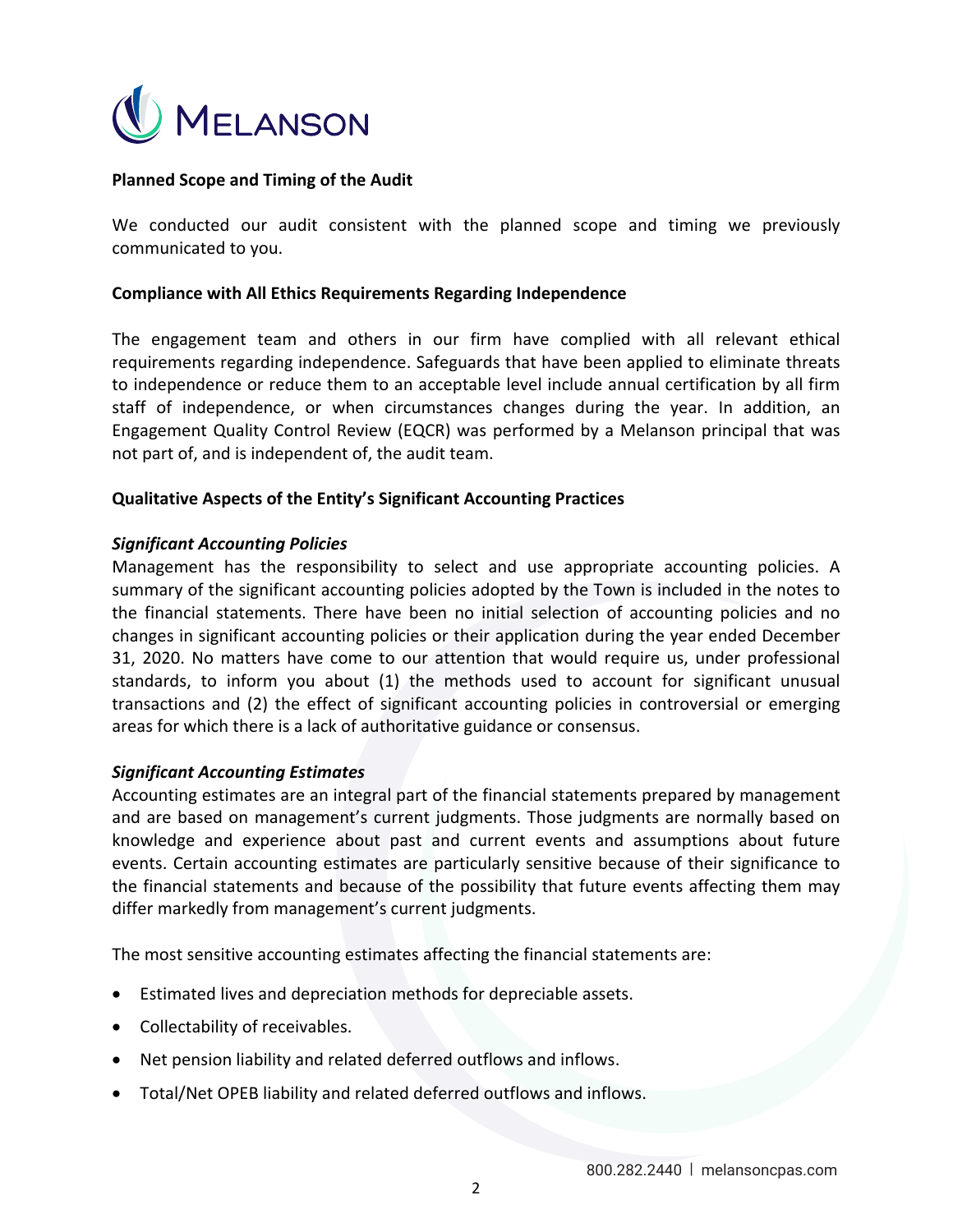

Management's estimate of the above are based on various criteria. We evaluated the key factors and assumptions used to develop these estimates and determined that it is reasonable in relation to the basic financial statements taken as a whole and in relation to the applicable opinion units.

## *Financial Statement Disclosures*

Certain financial statement disclosures involve significant judgment and are particularly sensitive because of their significance to financial statement users. We noted no particularly sensitive disclosures affecting the Town's financial statements.

## **Identified or Suspected Fraud**

We have not identified or have obtained information that indicates that fraud may have occurred.

## **Significant Difficulties Encountered during the Audit**

We encountered no significant difficulties in dealing with management relating to the performance of the audit.

#### **Uncorrected and Corrected Misstatements**

As an added service to the Town, we assisted in preparing the government-wide financial statements, including consolidating various funds into governmental activities, converting to the accrual basis of accounting, and recording all long‐term assets, long‐term liabilities, and net position classifcations. This consolidation and conversion process was based on information from the Town's accounting records.

For purposes of this communication, professional standards require us to accumulate all known and likely misstatements identified during the audit, other than those that we believe are trivial, and communicate them to the appropriate level of management. Further, professional standards require us to also communicate the effect of uncorrected misstatements related to prior periods on the relevant classes of transactions, account balances or disclosures, and the financial statements as a whole and each applicable opinion unit. There were no uncorrected financial statement misstatements.

In addition, professional standards require us to communicate to you all material, corrected misstatements that were brought to the attention of management as a result of our audit procedures. There were no material misstatements that we identified as a result of our audit procedures.